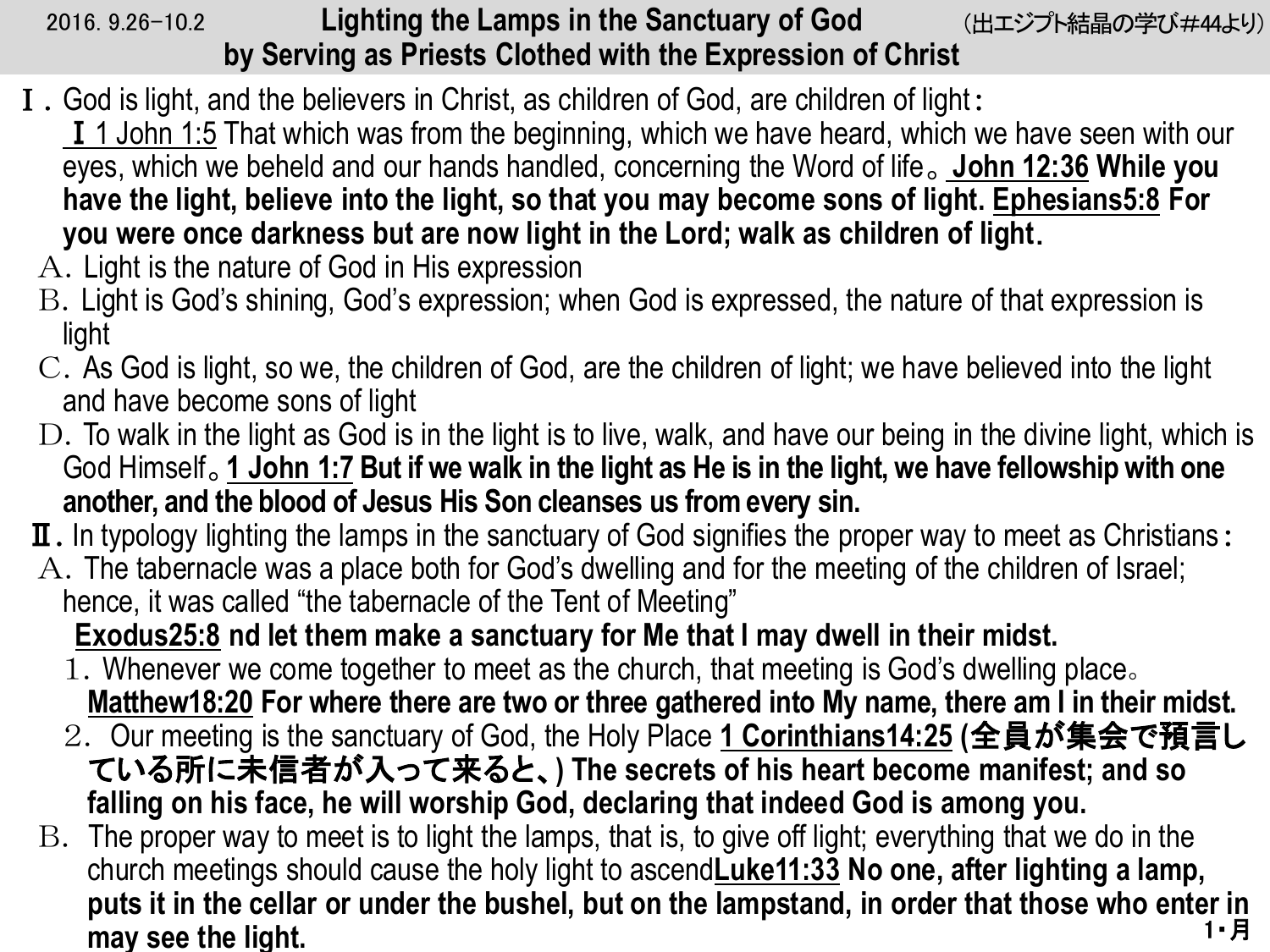- Ⅲ. The lighting of the lamps is a priestly service, a service of the priests :**Exodus27:20 And you shall command the children of Israel to bring to you pure oil of beaten olives for the light, to make the lamps burn continually.21 In the Tent of Meeting, outside the veil which is before the testimony, Aaron and his sons shall set it in order from evening to morning before Jehovah; it shall be a perpetual statute to be observed throughout their generations by the children of Israel.**
	- A. There is the need for holy persons to light the holy lamps in the Holy Place.
	- B. A priest is a person who is absolutely for God, who is fully possessed by God, and who lives and has his being wholly for God; in every respect and in every way, his unique interest is God **1Peter2:5 You yourselves also, as living stones, are being built up as a spiritual house into a holy priesthood to offer up spiritual sacrifices acceptable to God through Jesus Christ.9 But you are a chosen race, a royal priesthood, a holy nation, a people acquired for a possession, so that you may tell out the virtues of Him who has called you out of darkness into His marvelous light; Revelation1:6 And made us a kingdom, priests to His God and Father, to Him be the glory and the might forever and ever. Amen.5:9 And they sing a new song, saying: You are worthy to take the scroll and to open its seals, for You were slain and have purchased for God by Your blood men out of every tribe and tongue and people and nation,10 And have made them a kingdom and priests to our God; and they will reign on the earth.**
	- C. The one who lights the lamps is a person who is possessed by God, who is saturated with God, and who lives absolutely for God:
	- 1. Whatever such a person says and does in the sanctuary of God is the lighting of the lamps; all his actions are the lighting of the lamps
	- **2**・火 2. When the holy priests speak in the church meetings, the light ascends, and the sanctuary is full of light **1 Corinthians14:19 But in the church I would rather speak five words with my mind, that I might instruct others also, than ten thousand words in a tongue. Matthew5:14 You are the light of the world. It is impossible for a city situated upon a mountain to be hidden.15 Nor do men light a lamp and place it under the bushel, but on the lampstand; and it shines to all who are in the house.16 In the same way, let your light shine before men, so that they may see your good works and glorify your Father who is in the heavens.**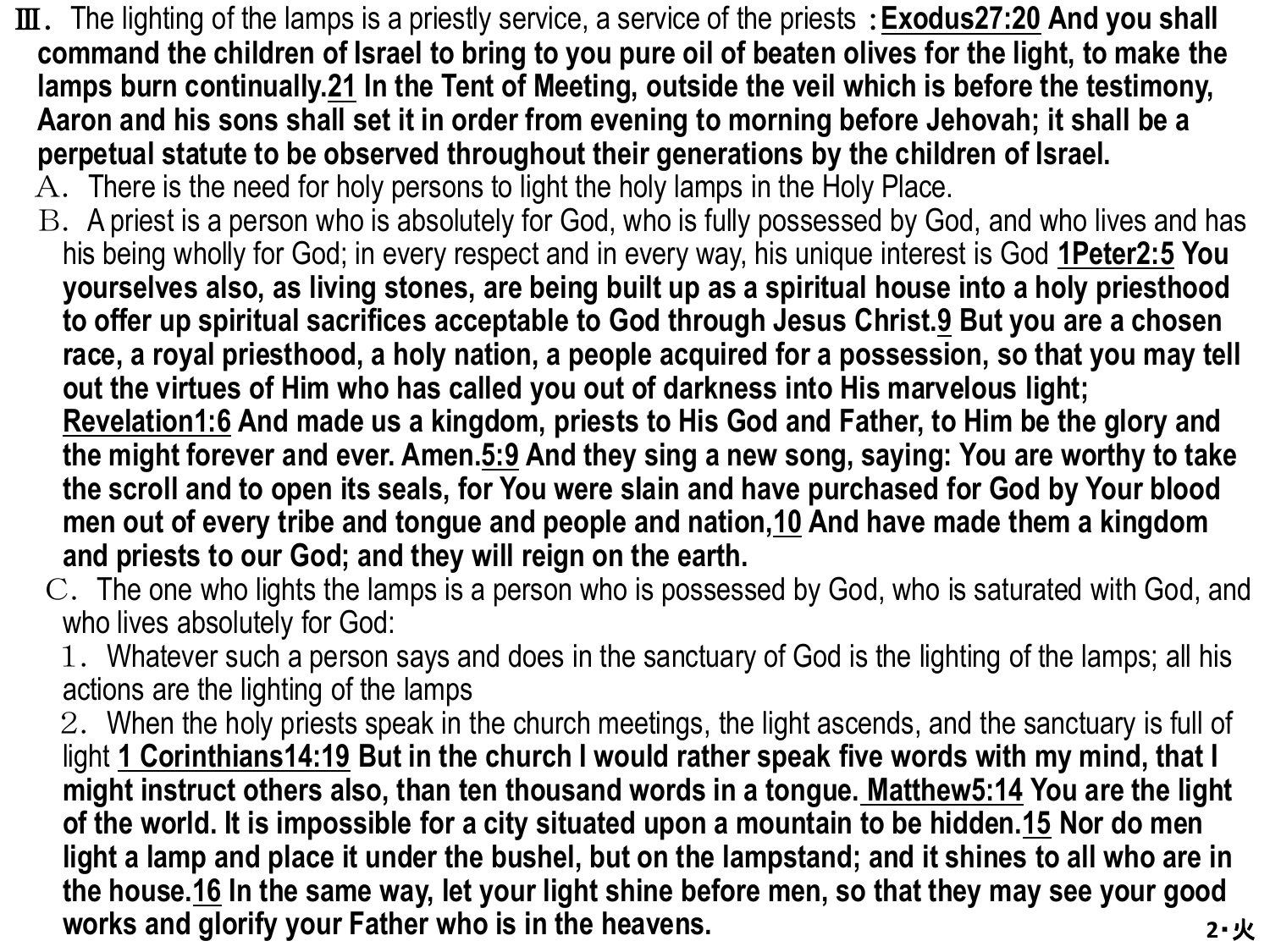- Ⅳ. The light in the sanctuary of God is neither a natural light nor an artificial light; it is a divine light, a holy light, the real light, which is God Himself : **John 1:4 In Him was life, and the life was the light of men.5 And the light shines in the darkness, and the darkness did not overcome it.9 This was the true light which, coming into the world, enlightens every man.**
	- **Revelation21:23 And the city has no need of the sun or of the moon that they should shine in it, for the glory of God illumined it, and its lamp is the Lamb.24 And the nations will walk by its light; and the kings of the earth bring their glory into it.**
	- A. Today's Christians are divided by many kinds of natural and artificial light **Isaiah50:10 Who among you fears Jehovah; Who hears the voice of His servant; Who walks in darkness And has no light? Let him trust in the name of Jehovah, And rely on his God.11 Indeed, all of you who kindle a fire, Who surround yourselves with firebrands, Walk into the light of your fire And into the firebrands which you have lit. You will have this from My hand: You will lie down in torment.**

**2 Corinthians11:14 And no wonder, for Satan himself transfigures himself into an angel of light.**

- B. For the building up of the Body of Christ, we need to live and walk under the unique and genuine light, the light of our redeeming and shining God。**Ephesians5:8 For you were once darkness but are now light in the Lord; walk as children of light**
- Ⅴ. God's light is in the sanctuary, and in this light we see light and the true nature of things; we see what God sees and know His way :

**Psalms36:9 For with You is the fountain of life; In Your light we see light.**

- A. "O God, Your way is in the sanctuary" (Psalms77:13):
	- 1.God's way is hidden and His paths, with His footsteps, are not known to men 。**Psalms77:19 Your way was in the sea, And Your paths in the great waters; And Your footsteps were not known.**
	- 2. His way is revealed in the sanctuary, that is, in our spirit and in the church
	- 3. When we exercise our spirit and live in the church, God's way becomes clear to us.
- B. F "When I considered this in order to understand it, / It was a troublesome task in my sight, / Until I went into the sanctuary of God; / Then I perceived their end"
	- 1.Once we are in the sanctuary—in the spirit and in the church—we will have another view, a particular perception, of the situation.

**3**・水 2. In our spirit and in the church, under the shining of God's light, we receive divine revelation and obtain the explanation to all our problems.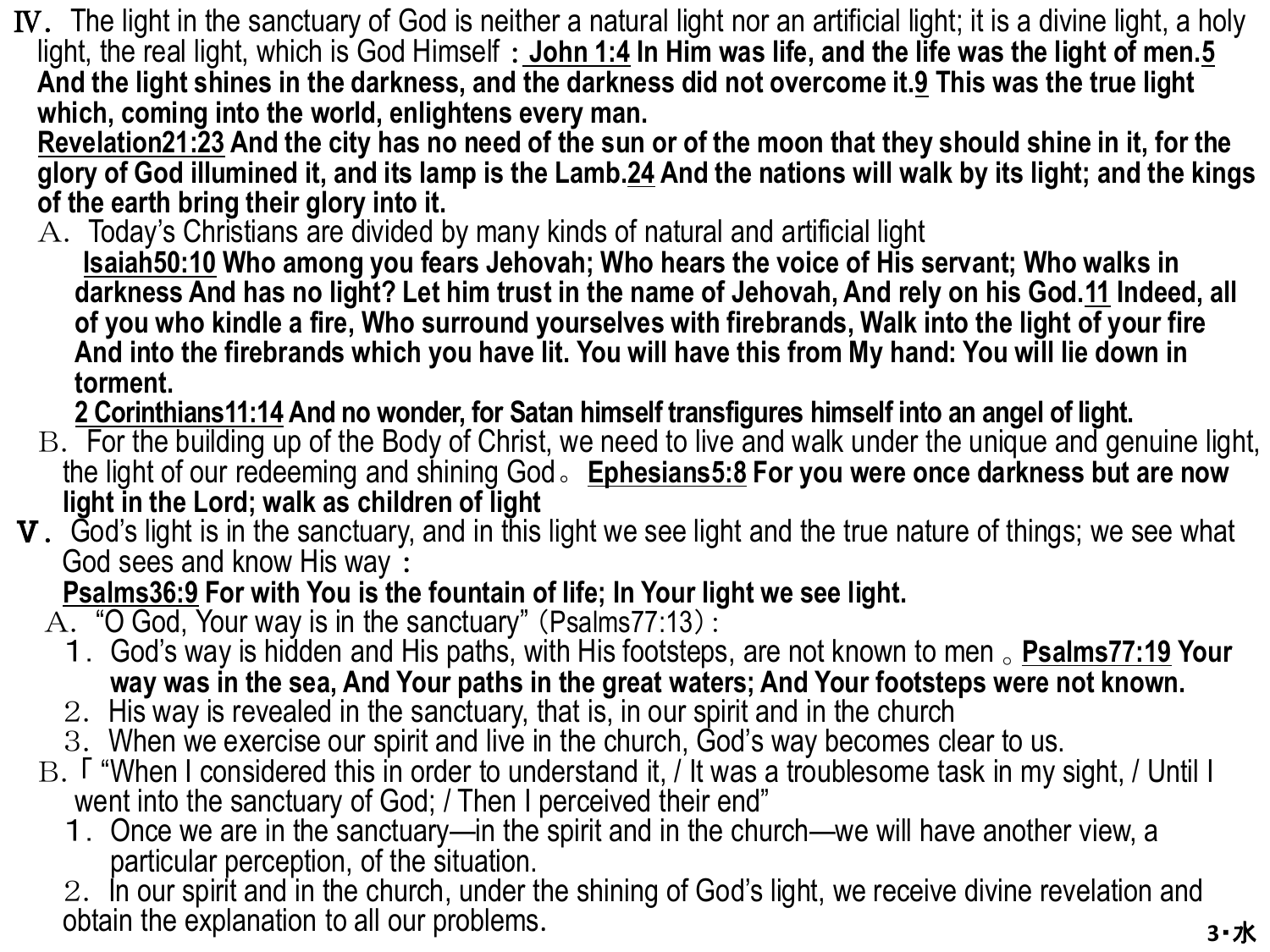- Ⅵ. Certain elements are involved whenever we experience the genuine lighting of the lamps in the church meetings—the embodiment of the Triune God, the divine nature, the uplifted humanity of Jesus, and the Spirit of Christ:
	- **Colossians2:9 For in Him dwells all the fullness of the Godhead bodily,**

**2Peter1:4 Through which He has granted to us precious and exceedingly great promises that through these you might become partakers of the divine nature, having escaped the corruption which is in the world by lust. Romans1:3 Concerning His Son, who came out of the seed of David according to the flesh,4 Who was designated the Son of God in power according to the Spirit of holiness out of the resurrection of the dead, Jesus Christ our Lord;8:9 But you are not in the flesh, but in the spirit, if indeed the Spirit of God dwells in you. Yet if anyone does not have the Spirit of Christ, he is not of Him.**

 $A.$  The light in the sanctuary of God issues from the lampstand, which signifies the embodiment of the Triune God

**Exodus37:17 And he made the lampstand of pure gold. He made the lampstand with its base and its shaft of beaten work; its cups, its calyxes, and its blossom buds were of one piece with it.**

- B. The light comes out of the gold, that is, the divine nature of Christ **John1:1 In the beginning was the Word, and the Word was with God, and the Word was God.8:12 Again therefore Jesus spoke to them, saying, I am the light of the world; he who follows Me shall by no means walk in darkness, but shall have the light of life.**
- C. Christ is golden (divine), but it is His humanity, signified by the wick, that burns with oil. The light of the lampstand comes from the burning of the wick. In ancient times the wick was made of materials from plants. The wick signifies Christ's humanity....Christ is divine, golden. But it is His humanity, signified by the wick, that burns with oil. If the wick had not been saturated with oil, it would give off smoke instead of light
- D. The oil signifies the Spirit of God, who has passed through a process to become the Spirit of Christ
	- 1. Oil comes from olive trees, and the olive tree signifies ChristRomans 11:17 But if some of the branches were broken off, and you, being a wild olive tree, were grafted in among them and became a fellow partaker of the root of fatness of the olive tree,

**4**・木 **Psalms104:15Even wine that cheers man's heart, Oil that makes his face shine, And bread that sustains man's heart.**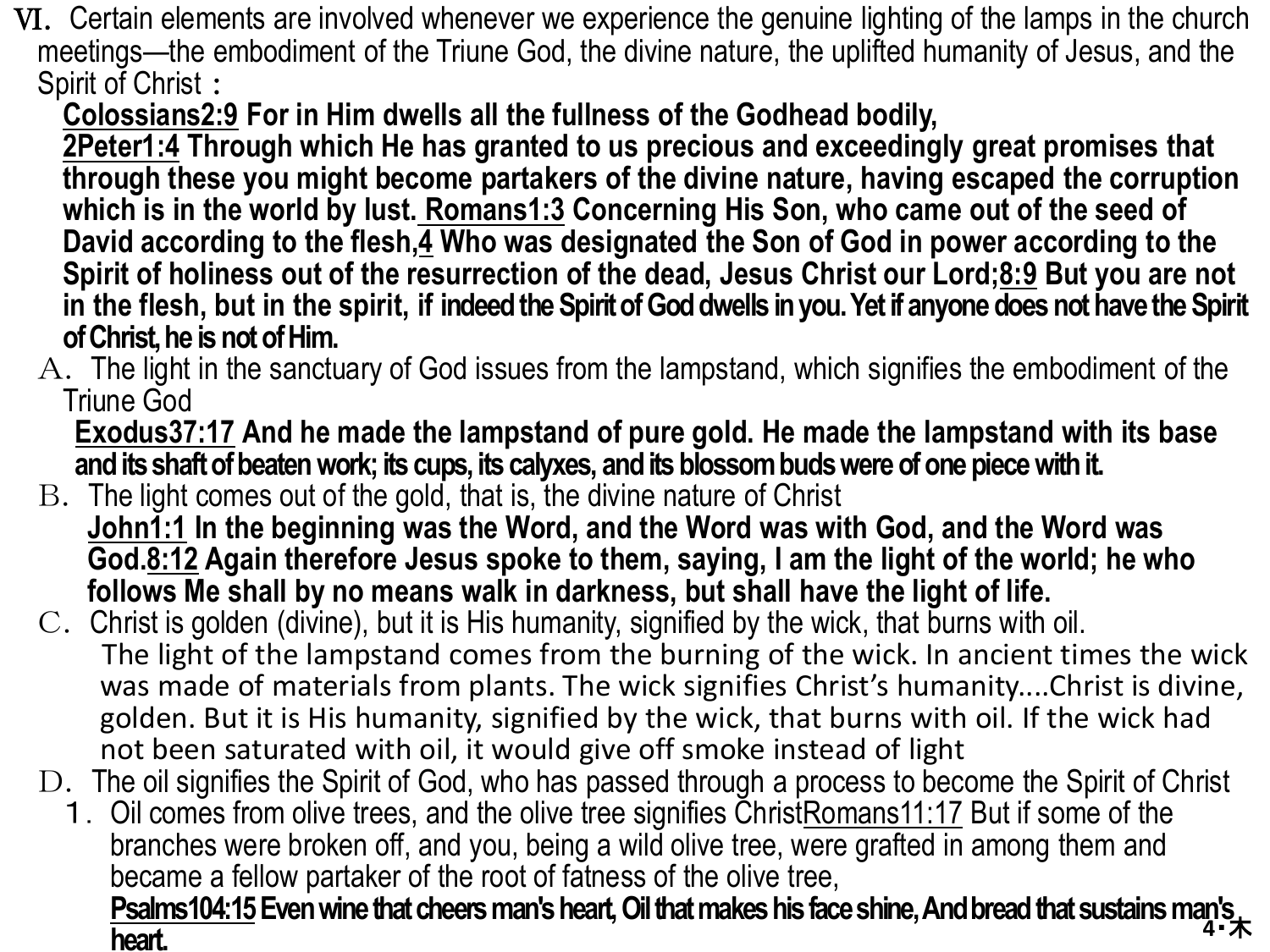- 2. Just as olives pass through a process to produce olive oil, so the Spirit of God has passed through a process involving incarnation, human living, crucifixion, and resurrection to become the Spirit of **Christ**
- 3. Whatever we utter in the meetings must be with the pure oil of the olive **tree 1 Corinthians2:12 But we have received not the spirit of the world but the Spirit which is from God, that we may know the things which have been graciously given to us by God;13 Which things also we speak, not in words taught by human wisdom but in words taught by the Spirit, interpreting spiritual things with spiritual words.**
- a.We need the experience of Christ as the olive tree in His incarnation, human living, crucifixion, and resurrection; this means that the aspects of Christ's process need to become our experience. **Romans11:17 But if some of the branches were broken off, and you, being a wild olive tree, were grafted in among them and became a fellow partaker of the root of fatness of the olive tree,**
	- b. We need the cross to work in us so that we may have the pure olive oil—oil that has passed through incarnation and crucifixion and has entered into **resurrection2 Corinthians**ト**1:8 For we do not want you to be ignorant, brothers, of our affliction which befell us in Asia, that we were excessively burdened, beyond our power, so that we despaired even of living.9 Indeed we ourselves had the response of death in ourselves, that we should not base our confidence on ourselves but on God, who raises the dead;10 Who has delivered us out of so great a death, and will deliver us; in whom we have hoped that He will also yet deliver us,4:11 For we who are alive are always being delivered unto death for Jesus' sake that the life of Jesus also may be manifested in our mortal flesh.12 So then death operates in us, but life in you.**

**Philippians3:10 To know Him and the power of His resurrection and the fellowship of His sufferings, being conformed to His death,11 If perhaps I may attain to the out-resurrection from the dead.**

E. Meeting to light the lamps in the sanctuary involves every aspect of our spiritual experience in the Christian life。**Galatians2:20 I am crucified with Christ; and it is no longer I who live, but it is Christ who lives in me; and the life which I now live in the flesh I live in faith, the faith of the Son of God, who loved me and gave Himself up for me. 1 Corinthians6:17But he who is joined to the Lord is one spirit. 金**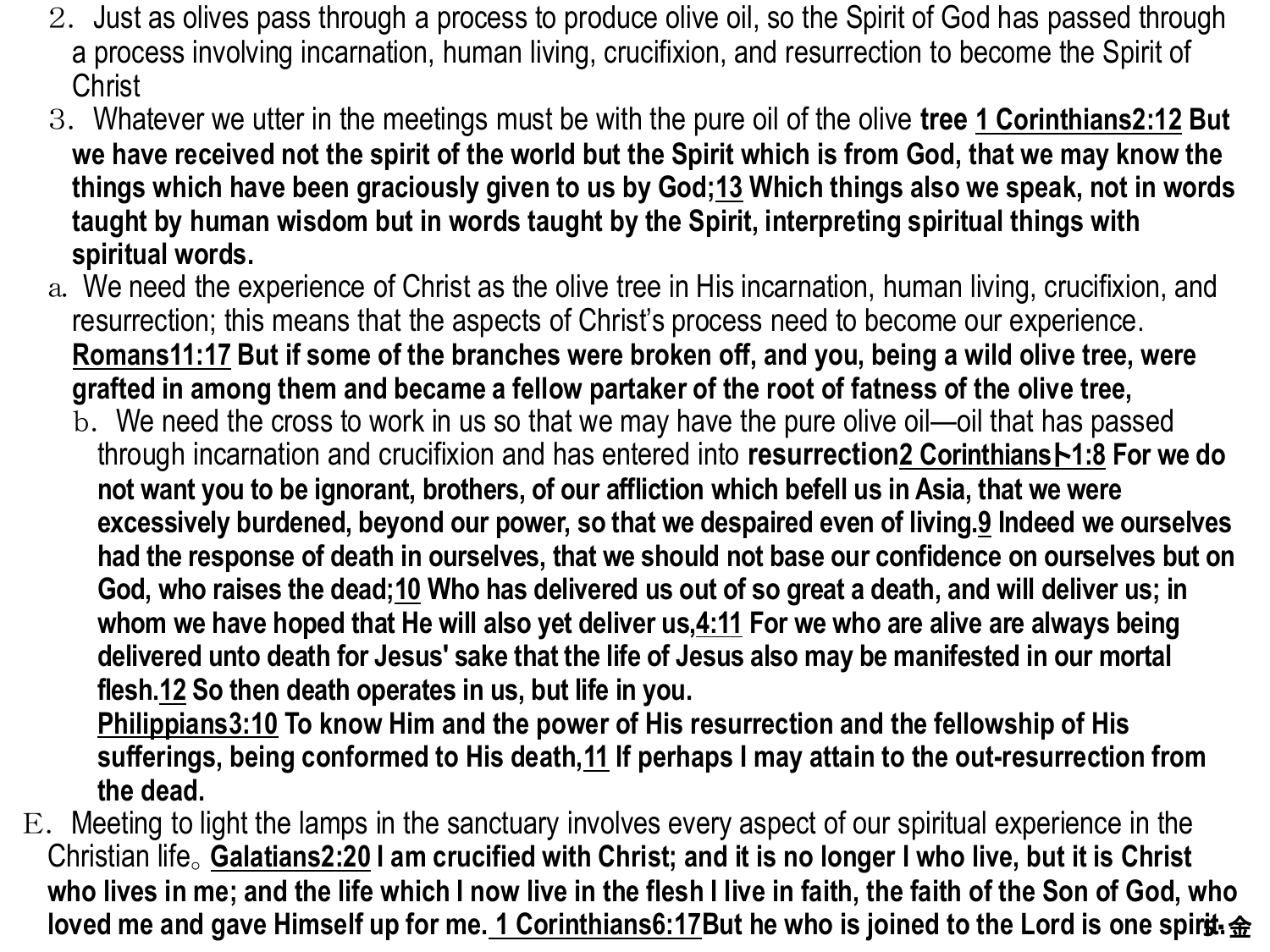- Ⅶ. The qualification for the priests to light the lamps in the sanctuary of God is the expression of Christ, signified by the priestly garments:**Exodus28:2 And you shall make holy garments for Aaron your brother, for glory and for beauty.**
	- A. The significance of the priestly garments is the expression of Christ in the priesthood:
		- 1.We have not only Christ as the embodiment of the Triune God, the divine nature of Christ, the uplifted humanity of Christ, and the Spirit of Christ with all the steps of His process, but we have also the expression of Christ.
		- 2. The qualification for a priest to light the lamps in the sanctuary of God is the expression of Christ.
	- B. The garments signify Christ lived out of the priesthood **Galatians3:27 For as many of you as were baptized into Christ have put on Christ.**
	- C. The priestly garments, being mainly for glory and for beauty, signify the expression of Christ's divine glory and human beauty
		- 1. Glory is related to Christ's divinity, His divine attributes , and beauty, to Christ's humanity, His human virtues. **John1:14 And the Word became flesh and tabernacled among us (and we beheld His glory, glory as of the only Begotten from the Father), full of grace and reality. Hebrews1:3 Who, being the effulgence of His glory and the impress of His substance and upholding and bearing all things by the word of His power, having made purification of sins, sat down on the right hand of the Majesty on high;**
		- 2. Christ's divinity, typified by the gold of the priestly garments, is for glory, and His humanity, typified by the blue, purple, and scarlet strands and the fine linen, is for beauty
		- 3. A life that expresses Christ with the divine glory and human beauty sanctifies us and qualifies us to carry out the priestly service of lighting the lamps in the sanctuary of God
- **WI.** The purpose of the gathering of the believers is to have the sanctuary of God with the lighting of the lamps by qualified priests so that we may have a vision of the different aspects of Christ and see the way to enter into the depths of Christ within God

**Exodus25:23And you shall make a table of acacia wood: two cubits shall be its length, and a cubit its width, and one and a half cubits its height.31And you shall make a lampstand of pure gold. The lampstand with its base and its shaft shall be made of beaten work; its cups, its calyxes, and its blossom buds shall be of one piece with it.30:1And you shall make an altar on which to burn incense; you shall make it of acacia wood.**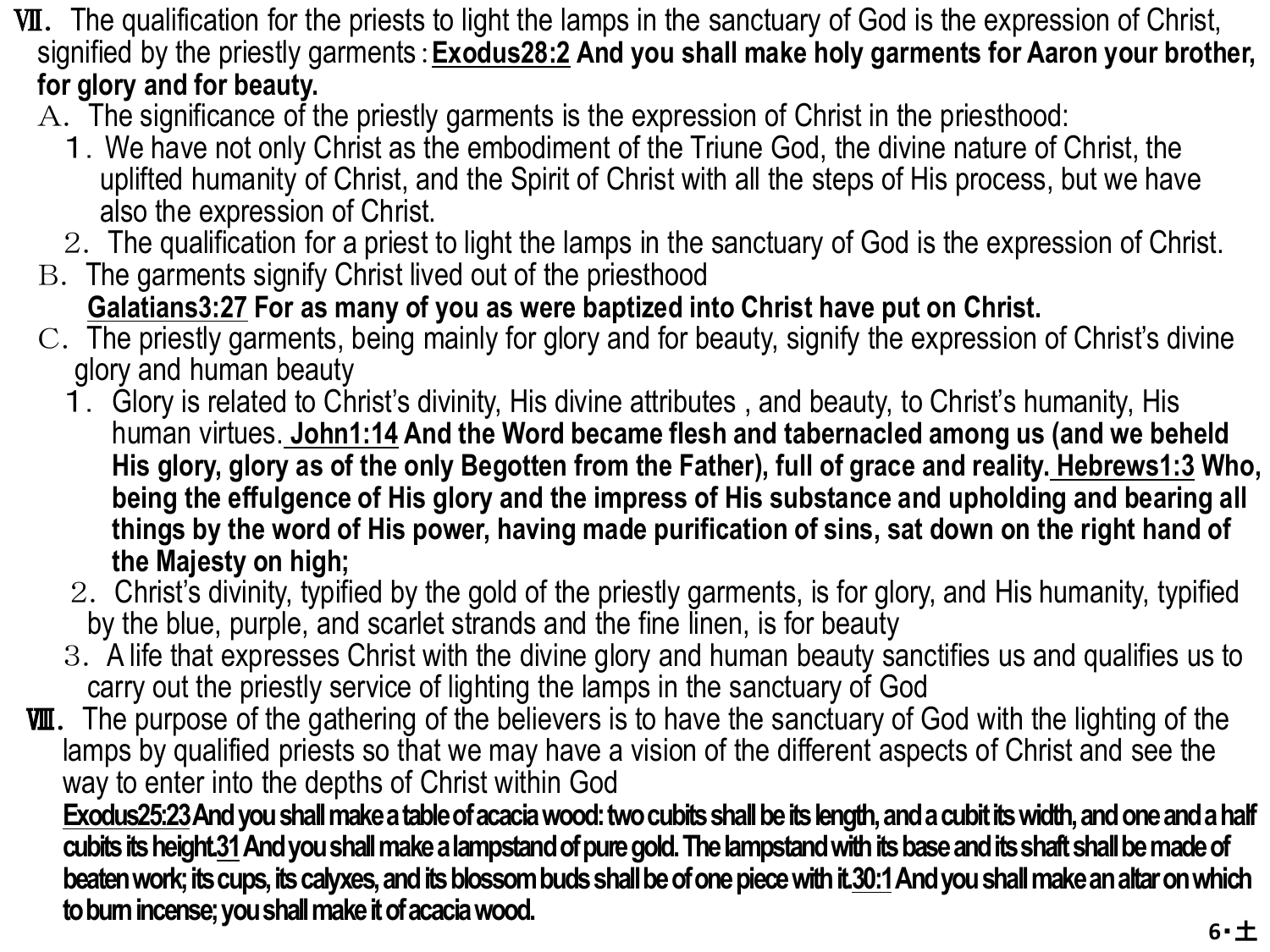**Experience (The model of marriage Life and the family life including BH, SH)** ① **Psa. 73:16-17 When I considered this in order to understand it, It was a troublesome task in my sight, Until I went into the sanctuary of God; Then I perceived their end.**

**1 John 1:7 But if we walk in the light as He is in the light, we have fellowship with one another, and the blood of Jesus His Son cleanses us from every sin.**

*Once we are in the holy place (in the spirit and in the church), we will have a different understanding and another way of looking at the situation. When we are in the spirit and in the church, under the light of God's light, sacred revelation we will receive, explanation of problem we will gain.*

When you are in your natural life, losing the light and in darkness, you are met with complaints about your spouse, your home environment, your working environment, or the feelings of injustice to your teachers and classmates in school. The more you think the more you will be dragged into the darkness, which will only prompt the complaints to increase. God's light is the only solution for such time. God's light is in our spirit and in the church life, utilize your spirit, pray-read the word, praise with hymns, and enjoy the Lord with brothers and sisters. While enjoying the Lord, you will confess your sin, weakness, shortcoming, and any living habit not based on faith that are exposed by the light, and apply Jesus' blood to them. After God's light had shone upon you, it will shine on the environment around you and brings out the truth for you to see. By doing it, even if there is hardship, you can powerfully move forward in peace with the Lord. Amen!

## ② **Gal. 3:27 For as many of you as were baptized into Christ have put on Christ.**

*The qualification for a priest to light the lamps in the Holy Place is the expression of Christ through the priestly garments. If in our daily living we do not have the expression of Christ, then whatever we do in the church meetings will be hypocrisy. Our speaking and activities in the meetings will be hypocritical. If we do not have the priestly garments, we are not qualified or equipped to light the lamps. The qualification for a priest to light the lamps in the Holy Place is the expression of Christ.* 

In order to unleash the light from the lighted lamps to the brothers and sisters in the church meeting, first, in your daily life (marriage life, family life, working life, student life) you need to, be revived every moming, call upon the name of the Lord in order to live with Him everyday, fellowship with the Lord, enjoy Christ, and maintain a life that expresses Christ. The qualification for a priest to light the lamps in the Holy Place is in the priestly garments, that is, for the priest to significantly express Christ in the daily life. To fulfill the duty of a priest, you need to pay attention to your own living.